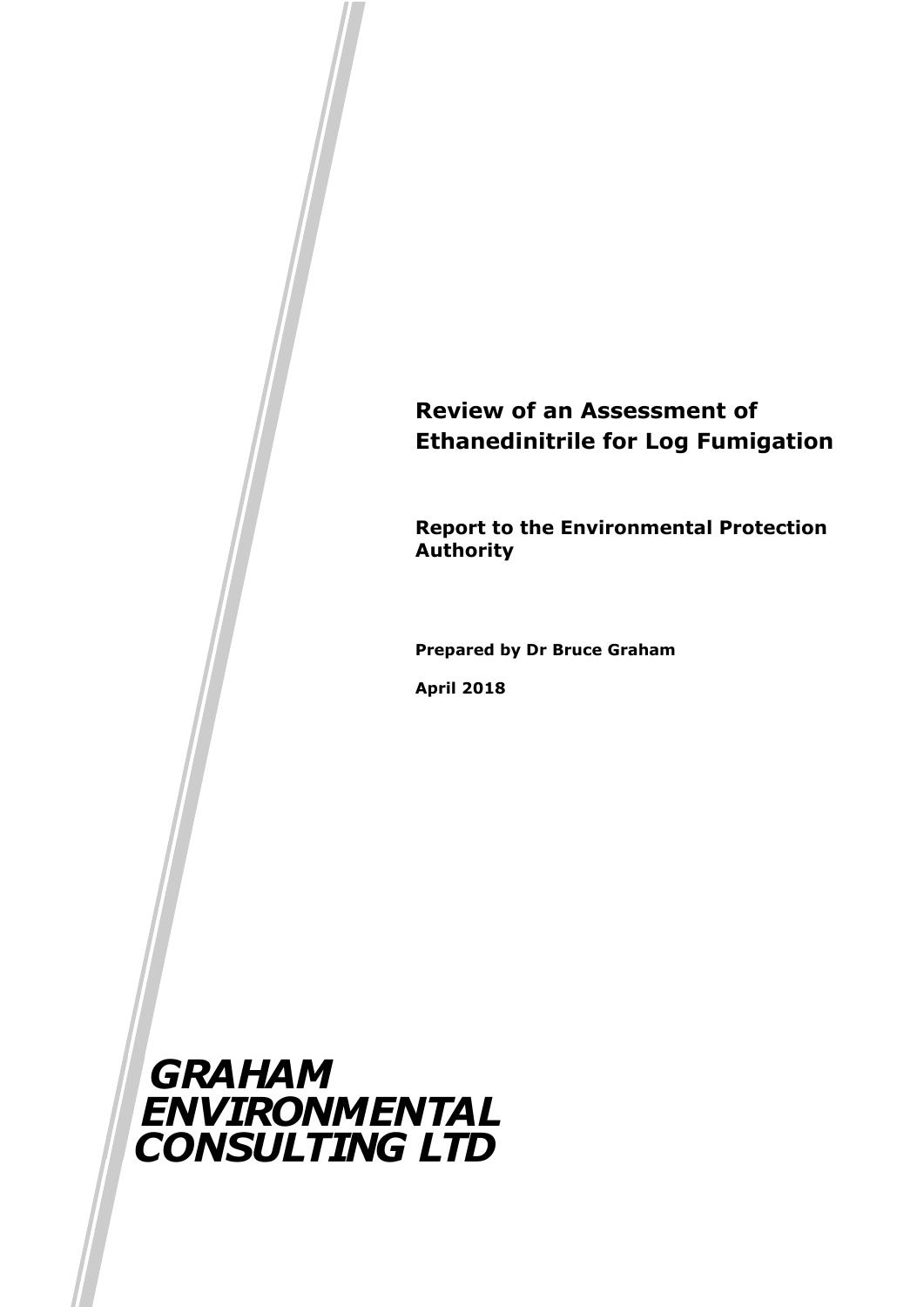# **Executive Summary**

This report provides a review and assessment of several documents relating to the use of ethanedinitrile (EDN) for fumigation of logs under tarpaulins. The documents were submitted to the EPA in support of an application under the Hazardous Substances and New Organisms Act 1996 for the import and use of ethanedinitrile as a fumigant on timber and logs under commercial conditions

#### **METHODOLOGY**

The potential air concentrations of EDN released from the fumigation of log piles were assessed by the applicant using a technique known as atmospheric dispersion modelling. Some of the key factors to consider in dispersion modelling are the specific model to be used, the meteorology for the site under consideration, and the source characteristics.

#### **Dispersion Model**

The model used for this assessment was AEROMOD. This is routinely used in New Zealand and elsewhere for assessing the effects of industrial discharges to air. However, it is debateable whether this, or any other dispersion model, is really suitable for simulating the complex release patterns that are likely to occur during the ventilation phase of a log pile fumigation.

#### **Meteorology**

The meteorological inputs for the model were based on a data set for the Port of Tauranga. As one of the larger log handling facilities in New Zealand this is an appropriate choice, and the modelling results may also be generally applicable to other large ports in New Zealand. However, they may not be directly relevant to more constrained locations, such as Picton, where the plume behaviour would be significantly affected by the surrounding local topography.

#### **Source Release Rates**

The release estimates for EDN were based on a fumigation phase of 23 hours followed by ventilation in the final hour of a 24-hour cycle. The EDN releases during fumigation are due to gradual permeation of the gas through the tarpaulin, and this was determined using laboratory tests on samples of the tarpaulin normally used by New Zealand operators. Typically, about 10% of the applied EDN was lost by permeation through the material over a 24 hour period.

The EDN releases during the ventilation stage were estimated using the data from a laboratorybased study of EDN absorption into samples of *pinus radiata* logs. The results for treatment at 150  $g/m^3$  showed a residual average EDN concentration of 11.1  $g/m^3$ , or 5216 ppm. In other words, more than 90% of the EDN had been taken up by the logs and less than 10% was available for release during ventilation.

The report on the laboratory study contains extensive discussion and analysis of the effects of loading rates on the level of EDN uptake. The term loading refers to the proportion of 'air space' in the chamber (or under the tarpaulin) that is taken up by the logs. The absorption studies involved an average loading of 37% and it was argued that the data should be modified to reflect a loading of 50%. The proposed change is not insignificant; for the 150  $g/m<sup>3</sup>$  treatment rate the residual EDN concentrations are reduced to 1.4  $g/m<sup>3</sup>$ . This represents a 99% uptake of the applied EDN, rather than the  $\sim$ 90% figure noted above.

The modelling for the ventilation phase was based on the reduced EDN concentrations. However, there is no real-world data available to support the use of these very low gas concentrations. As a result, the current review has been based on both the as-reported results and those that would be produced for the much higher concentrations reported for a 37% load factor.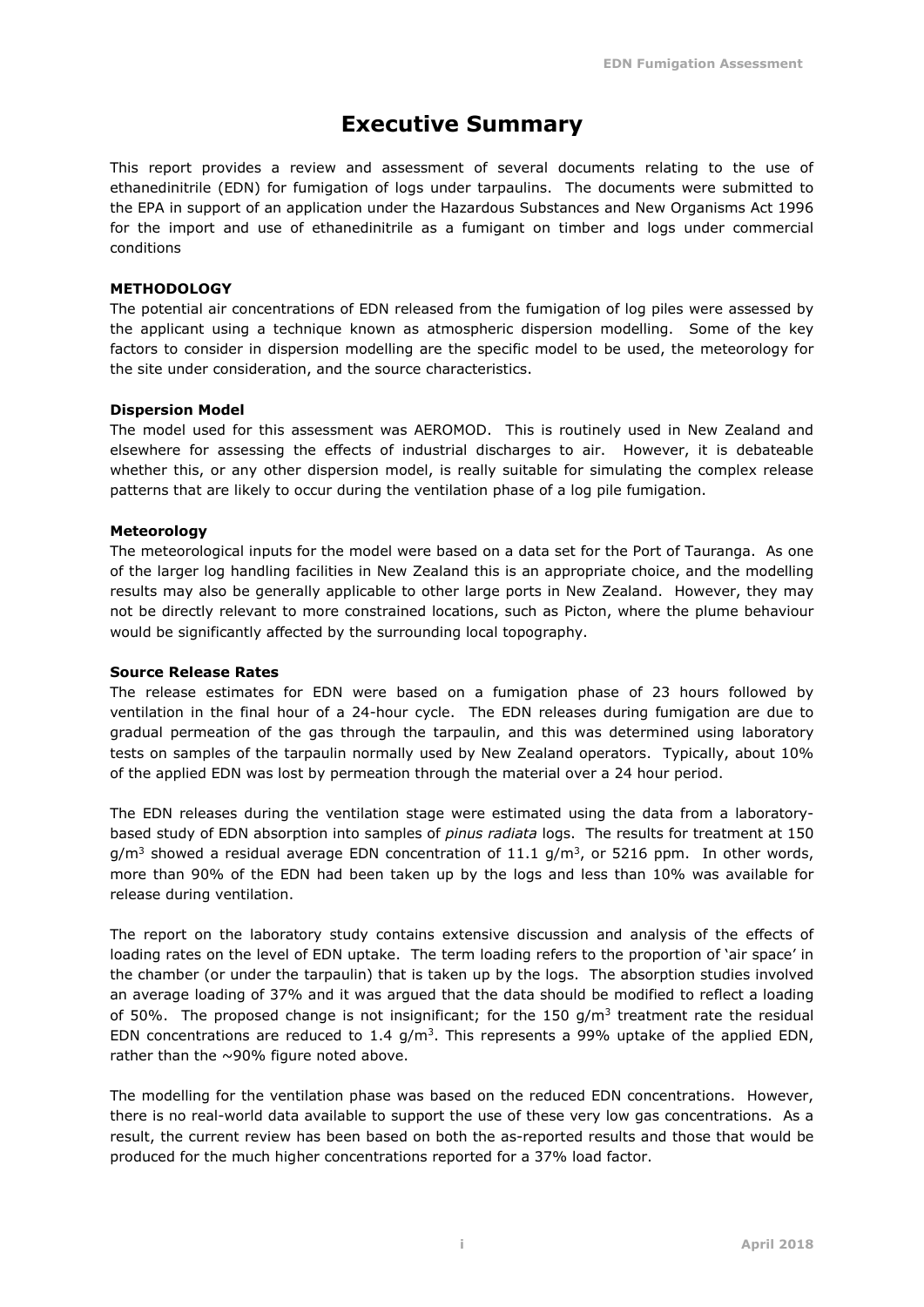#### **Other Source Characteristics**

The modelling was based on individual log piles with a total volume of 750  $\mathrm{m}^{3}$ . However, it is known from previous studies that some log piles can be up to twice this size. This would require the use of double the amount of EDN and corresponding releases of twice the amount of residual gas. For the purposes of this review, the modelling results were adjusted upwards by a factor of 2 to account for this possible difference in log pile volume.

#### **MODELLING RESULTS**

The modelling assessment considered fumigation of a single log pile, and fumigation of up to 30 log piles at a time. The results for the latter are of most interest here because they represent a probable worst-case scenario for fumigations at New Zealand ports.

The fumigation days for both scenarios were selected using a Monte Carlo technique, which involved repeated random sampling through a 5-year meteorological data set. The results given in the modelling report are for the 95<sup>th</sup> and 90<sup>th</sup> percentile results but only the 95<sup>th</sup> percentiles have been considered here, in order to give a more conservative assessment. Similarly, only the results for an EDN treatment rate of 150  $g/m<sup>3</sup>$ , have been considered because that is the maximum rate proposed by the applicant. The key results are those shown in the table below.

|                                            | EDN Concentrations (in ppm) versus Distance away from the<br>Logs |       |       |       |       |       |
|--------------------------------------------|-------------------------------------------------------------------|-------|-------|-------|-------|-------|
|                                            | 20 <sub>m</sub>                                                   | 40m   | 60m   | 80m   | 100m  | 120m  |
| 24-hour<br>average<br>as<br>reported       | 0.029                                                             | 0.019 | 0.014 | 0.012 | 0.010 | 0.009 |
| after<br>24-hour<br>average<br>adjustment* | 0.429                                                             | 0.281 | 0.207 | 0.178 | 0.148 | 0.133 |

(\* The adjusted figures shown in the bottom row of the table account for the possibility that residual EDN concentrations under the tarpaulins could be much higher than assumed in the modelling, and that the log piles could be double the assumed size of  $750 \text{ m}^3$ )

## **DISCUSSION**

The modelling assessment was nominally based on fumigations being done at the Port of Tauranga. The results may be generally applicable to other large ports, but they may not be directly relevant to more constrained locations, such as Picton. In addition, the modelling report is solely concerned with releases from log piles under tarpaulins, and the results cannot be used to predict the potential effects from other fumigation operations.

#### **Potential Risks**

The potential risks from log pile fumigations were considered for both occupational and nonoccupational situations by assessing the results against the relevant exposure criteria.

For occupational exposures it was noted that all of the modelling results were well below the proposed workplace exposure standard. However, the modelling results are not really suitable for making decisions about workers operating closer than 10 metres to the log piles, because of the uncertainties in characterising the likely air movements around the log piles. In very simple terms, anyone standing close to the log piles when the tarpaulins are removed has the potential to be exposed to instantaneous EDN concentrations of between, say, 700 to 5,200 ppm. Clearly, under that situation the use of appropriate PPE would be essential.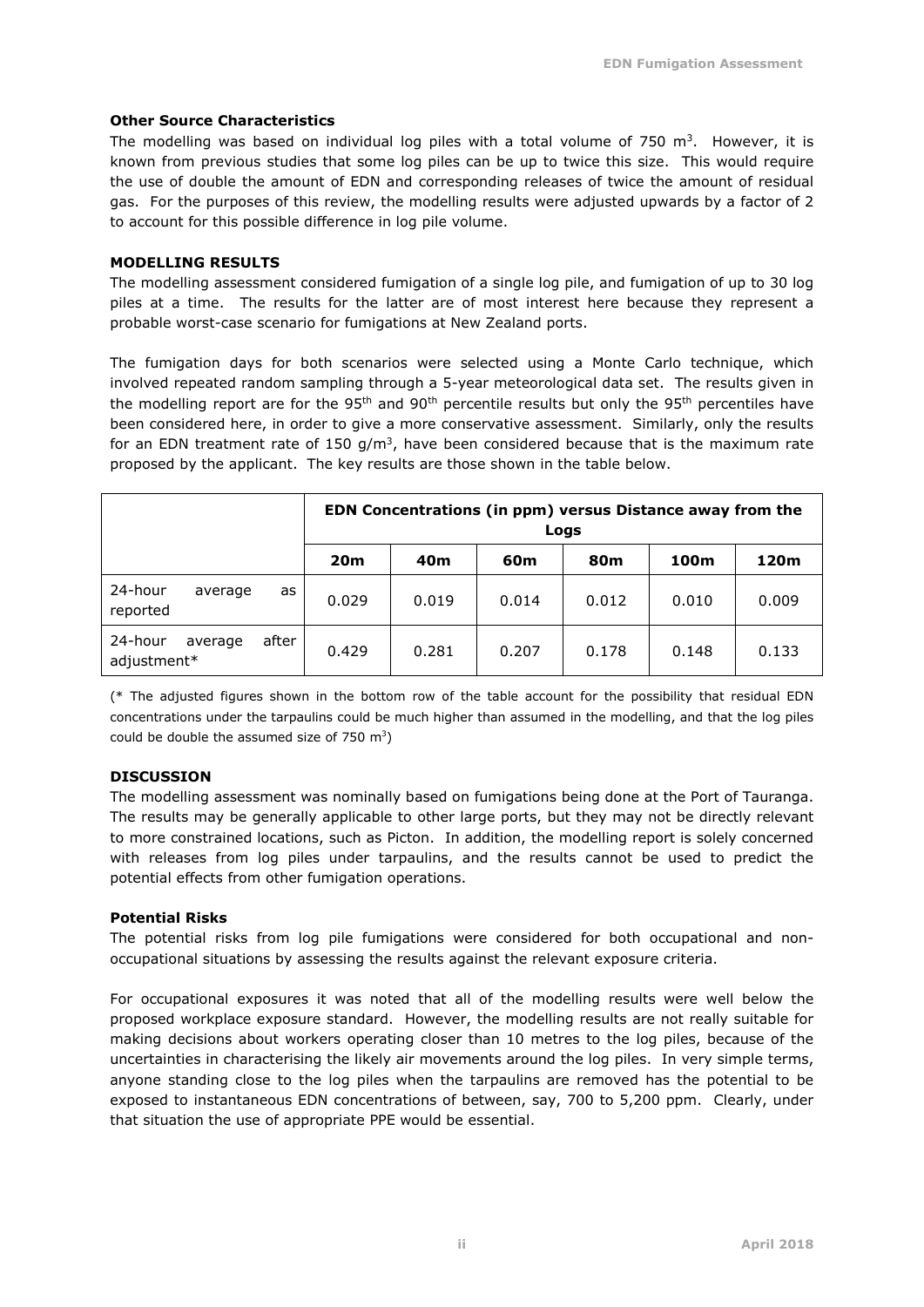The situation for non-occupational bystanders was assessed by comparing the results against two exposure criteria; an acute exposure guideline level (AEGL) of 2 ppm (1-hour average), and a proposed Tolerable Exposure Limit (TEL) of 0.034 ppm as a 24-hour average.

All of the 1-hour average results were well below the AEGL, so compliance with this limit should not be a concern. However, this was not the case for the 24-hour results. Here the as-reported results were all below the 0.034 level, but the adjusted results were all well above it. None of the latter would be acceptable unless appropriate control measures are put in place.

#### **Control Options**

For the purposes of this assessment the modelling results were adjusted upwards to account for the possibility that residual EDN concentrations under the tarpaulins could be much higher than assumed in the modelling, and that the log piles could be double the assumed size of  $750 \text{ m}^3$ . Therefore, one option for addressing these uncertainties would be to require that ventilation of the log piles should not be undertaken until the EDN concentrations drop below, say, 700 ppm and that the log piles sizes should be limited to no more than  $750 \text{ m}^3$ .

The use of buffer distances is a key control measure for the current uses of methyl bromide as a fumigant and there would be some logic in continuing to apply that approach for EDN. The applicant has proposed that a buffer distance of 20 metres be applied. However, for the reasons given in section 4 of this report, buffer distances of around 50 or 120 metres may be more appropriate.

#### **Monitoring**

The report concludes with a brief discussion of air monitoring options. The applicant has proposed using an electrochemical gas analyser for monitoring EDN exposures. The instrument specified has an operating range of 1 to 50 ppm and a repeatability 2 ppm. As a result, this instrument would only be marginal for monitoring against a workplace exposure standard of 2 ppm and it would definitely not be suitable for monitoring against any exposure limits lower than that. No other suitable instruments have been identified for the continuous monitoring of sub-ppm levels of EDN in air, and it is likely that the only viable options would involve the collection of gas samples, either in gas containers or on absorption tubes, followed by analysis in a laboratory.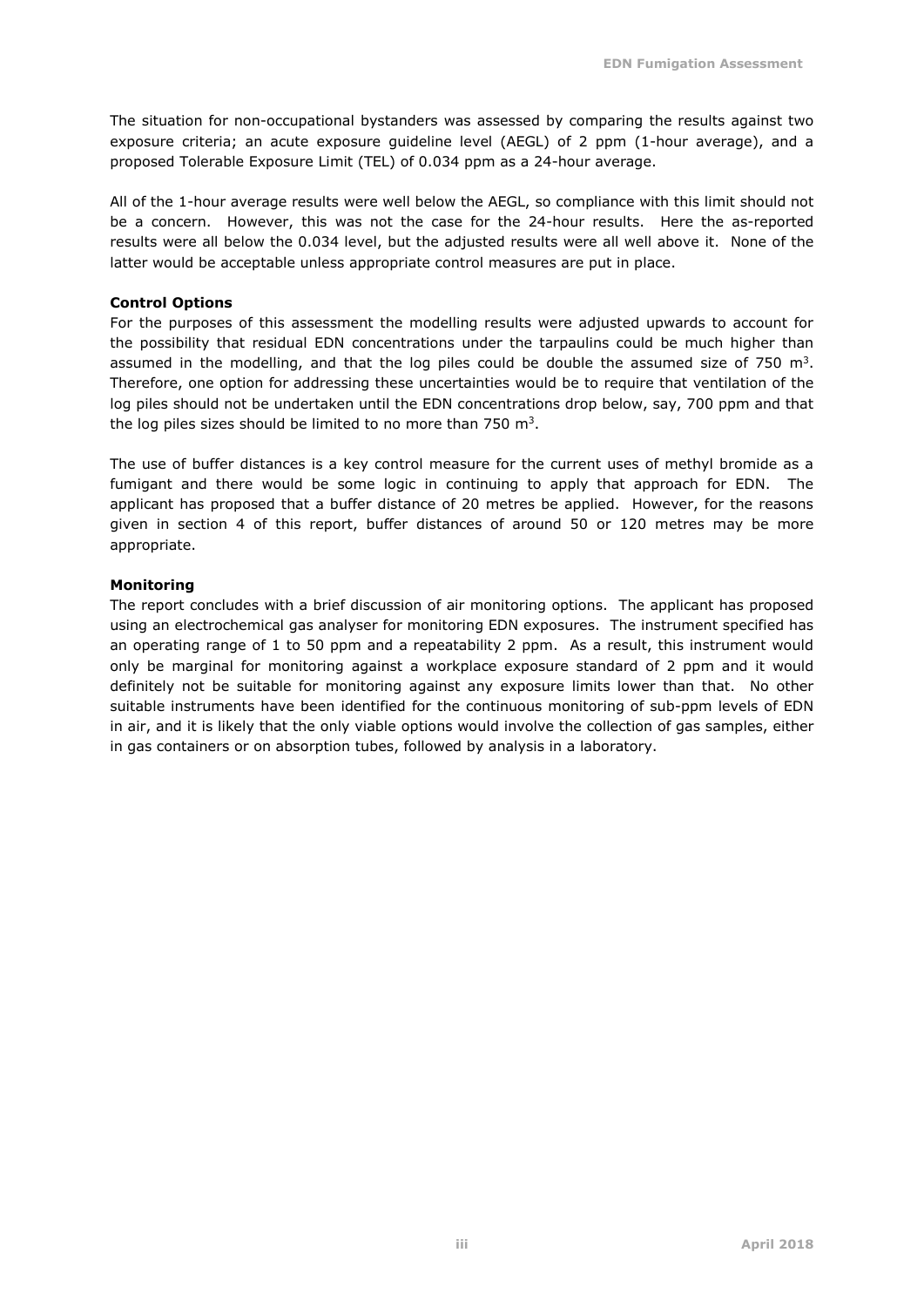# **Contents**

| 1.             |  |
|----------------|--|
| 1.1            |  |
| 1.2            |  |
| 1.3            |  |
| $\overline{2}$ |  |
| 2.1            |  |
| 2.2            |  |
| 2.3            |  |
| 2.4            |  |
|                |  |
| З.             |  |
| 3.1            |  |
| 3.2            |  |
| 3.3            |  |
| 4.             |  |
| 4.1            |  |
| 4.2            |  |
| 4.3            |  |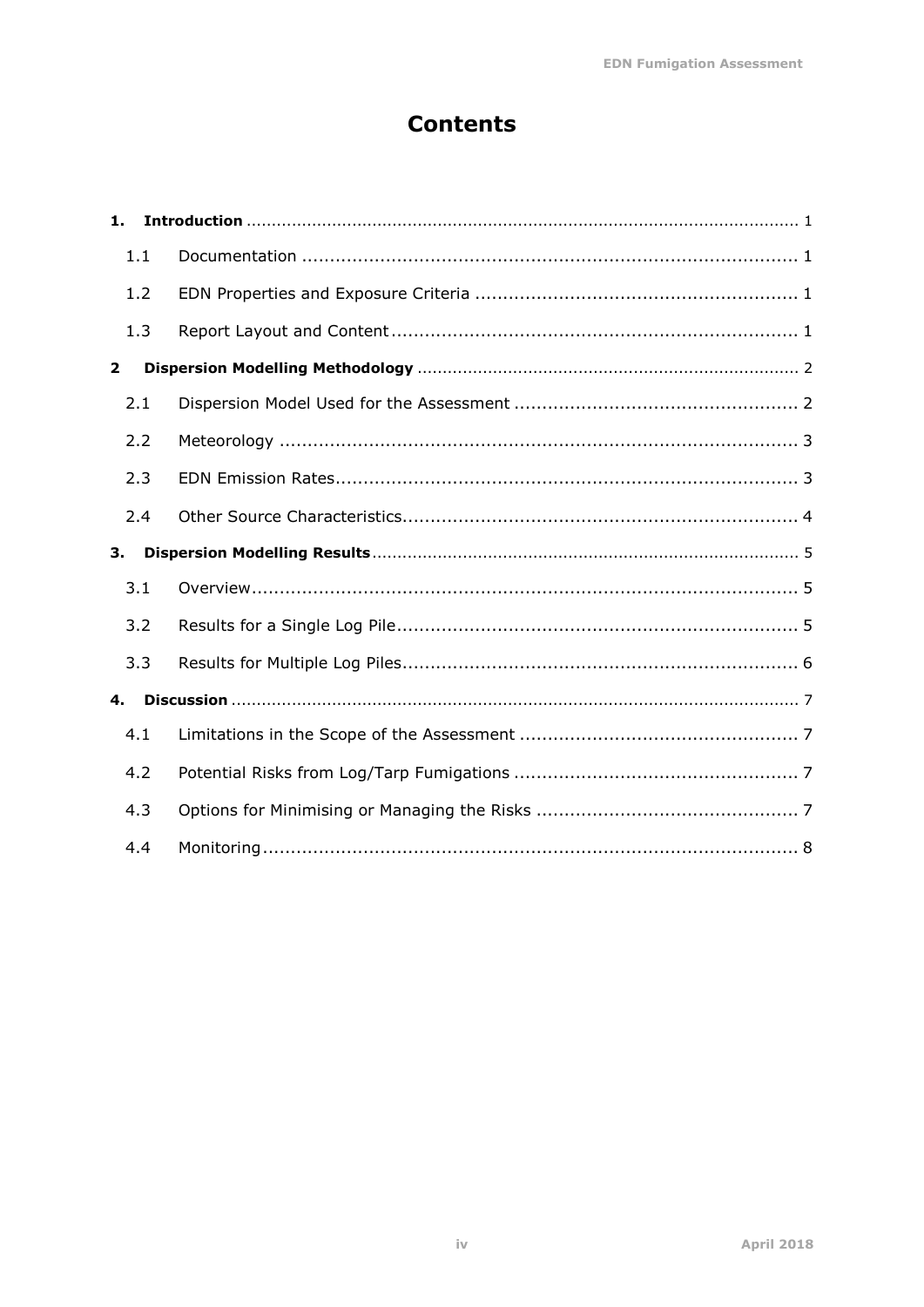# **Review of an Assessment of Ethanedinitrile for Log Fumigation**

# <span id="page-5-0"></span>**1. Introduction**

This report provides a review and assessment of several documents relating to the use of ethanedinitrile (EDN) for fumigation of logs under tarpaulins. It has been prepared under contract to the New Zealand Environmental Protection Authority (EPA).

# <span id="page-5-1"></span>**1.1 Documentation**

The documents reviewed in this work were submitted to the EPA in support of an application under the Hazardous Substances and New Organisms Act 1996 for the import and use of ethanedinitrile as a fumigant on timber and logs under commercial conditions (EPA ref: APP202804). The documents reviewed were as follows:

- Ethanedinitrile (EDN): A new fumigant for phytosanitary treatment of New Zealand export logs. Brierley, *et al*, Plant & Food Research, Auckland. July 2017.
- Tarp permeability testing for EDN. Laboratory study AAL 2017-GEN-01, Ajwa Analytical Laboratories LLC, Gilroy, California. December 2017.
- Air Concentration Dispersion Modelling Assessment of Ethanedinitrile (EDN) Concentrations in Tauranga Port, New Zealand. Sullivan Environmental Consulting Inc., Alexandria, Virginia. January, 2018.

These documents cover experimental and theoretical studies of the use of EDN as a log fumigant. All of the studies are based on recognised methodologies and been carried out to an acceptable degree of scientific rigor.

Several other documents were also consulted in preparing this report and these have been noted at the relevant places in the text.

## <span id="page-5-2"></span>**1.2 EDN Properties and Exposure Criteria**

Ethanedinitrile is a colourless gas with a pungent and penetrating almond-like odour. It has a boiling point of -21°C and is normally supplied as a pressurised liquid. It is heavier than air with a specific gravity of 1.806 (relative to air  $= 1$ ).

The gas concentrations in air can be expressed in units of either parts per million (ppm) or mg/m<sup>3</sup>, using the following conversion factor: 1 ppm EDN =  $2.128 \text{ mg/m}^3$ . Worksafe New Zealand is currently consulting on setting a Workplace Exposure Standard for EDN of 2 ppm, as an 8-hour average. The Science Memo prepared by the EPA for this application has proposed a Tolerable Exposure Limit (TEL) for EDN of 0.034 ppm as a 24-hour average. An acute exposure guideline level (AEGL) of 2 ppm (1-hour average), as recommended in other jurisdictions, is also relevant<sup>1</sup>[.](#page-5-4)

# <span id="page-5-3"></span>**1.3 Report Layout and Content**

The key document to be considered here is the dispersion modelling report. The methodology used for the modelling will be discussed in section 2 of this report, including key aspects such as model selection, meteorology, and the source characteristics. The modelling results will then be summarised and discussed in section 3, followed by a more targeted discussion in section 4 of the potential risks from EDN use and the possible options for minimising or managing those risks.

<span id="page-5-4"></span>

See Appendices A and H of the Science Memo prepared by the EPA.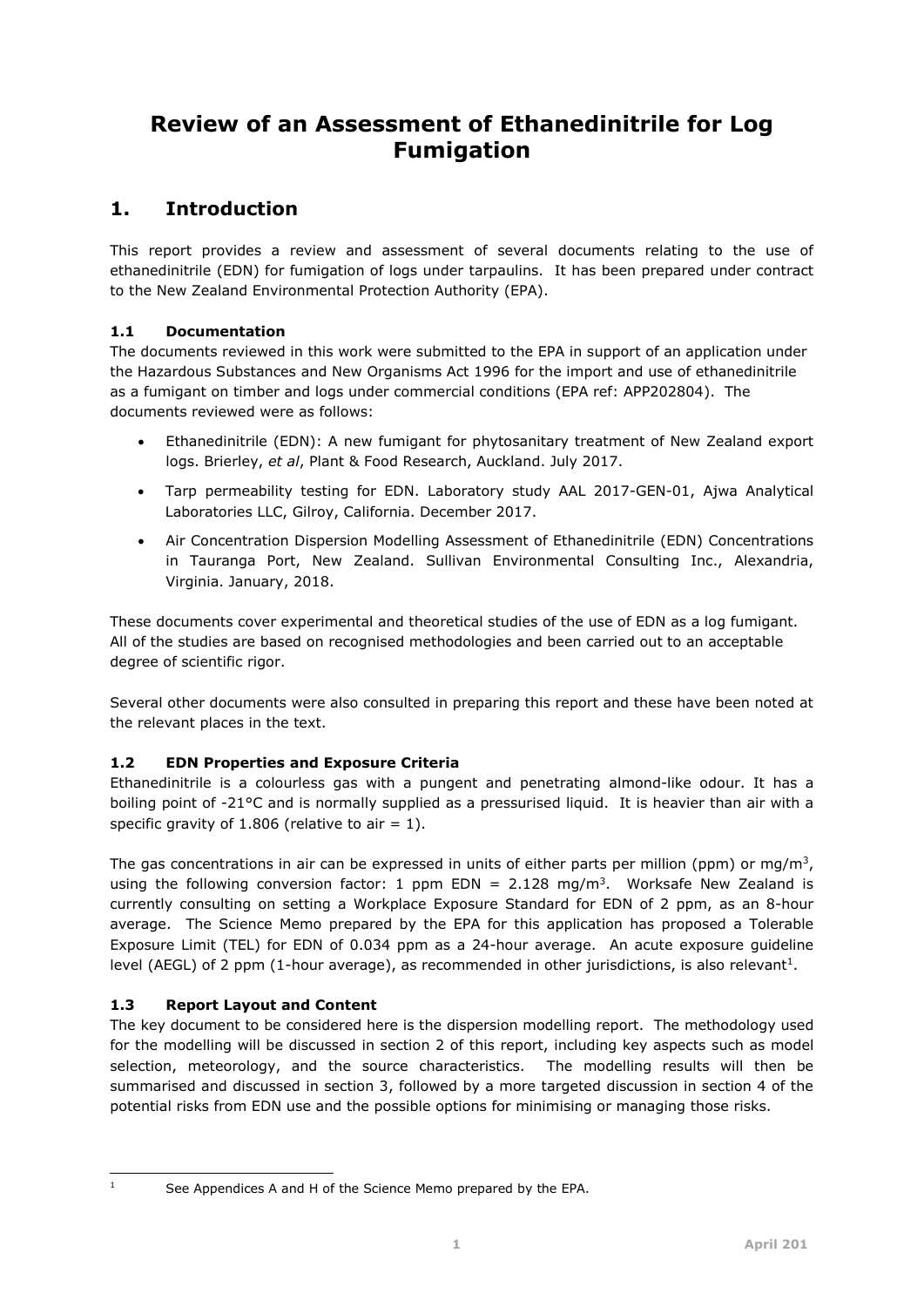# <span id="page-6-0"></span>**2 Dispersion Modelling Methodology**

The potential air concentrations of EDN released from the fumigation of log piles were assessed using a technique known as atmospheric dispersion modelling. This attempts to simulate the movement of the gas away from the log piles and its dispersion downwind under the influence of atmospheric conditions. Some of the key factors to consider in dispersion modelling are the specific model to be used, the meteorology for the site under consideration, and the source characteristics, each of which will be discussed in the sections below.

Dispersion modelling is commonly used for assessing the potential effects of industrial discharges to air, especially through one or more stacks or vents. It has also been used for determining the effects of area sources, such as oxidation ponds, and motor vehicles traveling on roads. However, its application to the releases of fumigants from log piles is not well-established. Some specific models have been developed for assessing the effects of releases from soil fumigation but these releases have quite different characteristics from those for log piles.

The main difficulty with assessing the releases from log piles is in adequately characterising the gas discharge rates and the geometry of their releases. For fumigations under tarpaulins the bulk of the releases will occur more or less instantaneously along the top and sides of the log piles as the tarpaulins are removed. The movement of the gases will be significantly affected by any induced draft caused by the tarpaulin removal, and by any micro-meteorological effects in and around the log piles (eg. wind whirls and eddies). None of these factors can be adequately simulated using the normal modelling approach, which is usually limited to a consideration of reasonably uniform release distributions coupled with the wind conditions occurring generally across a site.

Given these limitations, it is important to recognise that the modelling results should be regarded as having a high degree of uncertainty. As a general principle<sup>[2](#page-6-2)</sup>, dispersion modelling results are usually taken as being reliable to within a factor of  $\pm 2$ . However, for the current application the uncertainty is likely to be somewhat higher. The additional uncertainty arises from the difficulties noted above, and cannot be quantified.

It should also be noted here that the modelling report is solely concerned with releases from log piles under tarpaulins. The application documents also cover other fumigation operations, such as logs inside shipping containers and logs placed in ships' holds. However, the modelling results for logs under tarpaulins cannot be used to predict the potential effects from either of these uses.

# <span id="page-6-1"></span>**2.1 Dispersion Model Used for the Assessment**

The model used for this assessment was AEROMOD. This was developed by a committee established by the US Environmental Protection Agency (US EPA) and the American Meteorological Society. It was formally adopted by the US EPA in 2005 for use in regulatory applications<sup>[3](#page-6-3)</sup>, and has since been accepted for regulatory purposes in several Australian States<sup>[4](#page-6-4)</sup>. It is also being routinely used in New Zealand, although there is no national system for formal recognition of such models. It has effectively replaced the model known as AUSPLUME.

AEROMOD is an appropriate model for use in this assessment, although the reservations noted above regarding the modelling of log pile fumigations will still apply.

<span id="page-6-2"></span><sup>&</sup>lt;sup>2</sup> MfE, 2004. Good Practice Guide for Atmospheric Dispersion Modelling. Ministry for the Environment, Wellington.

<span id="page-6-3"></span><sup>3</sup> See: https://www.epa.gov/scram/air-quality-dispersion-modeling-preferred-and-recommendedmodels.

<span id="page-6-4"></span><sup>4</sup> Eg. see http://www.epa.vic.gov.au/our-work/monitoring-the-environment/monitoring-victoriasair/regulatory-model-for-air-pollution-modelling.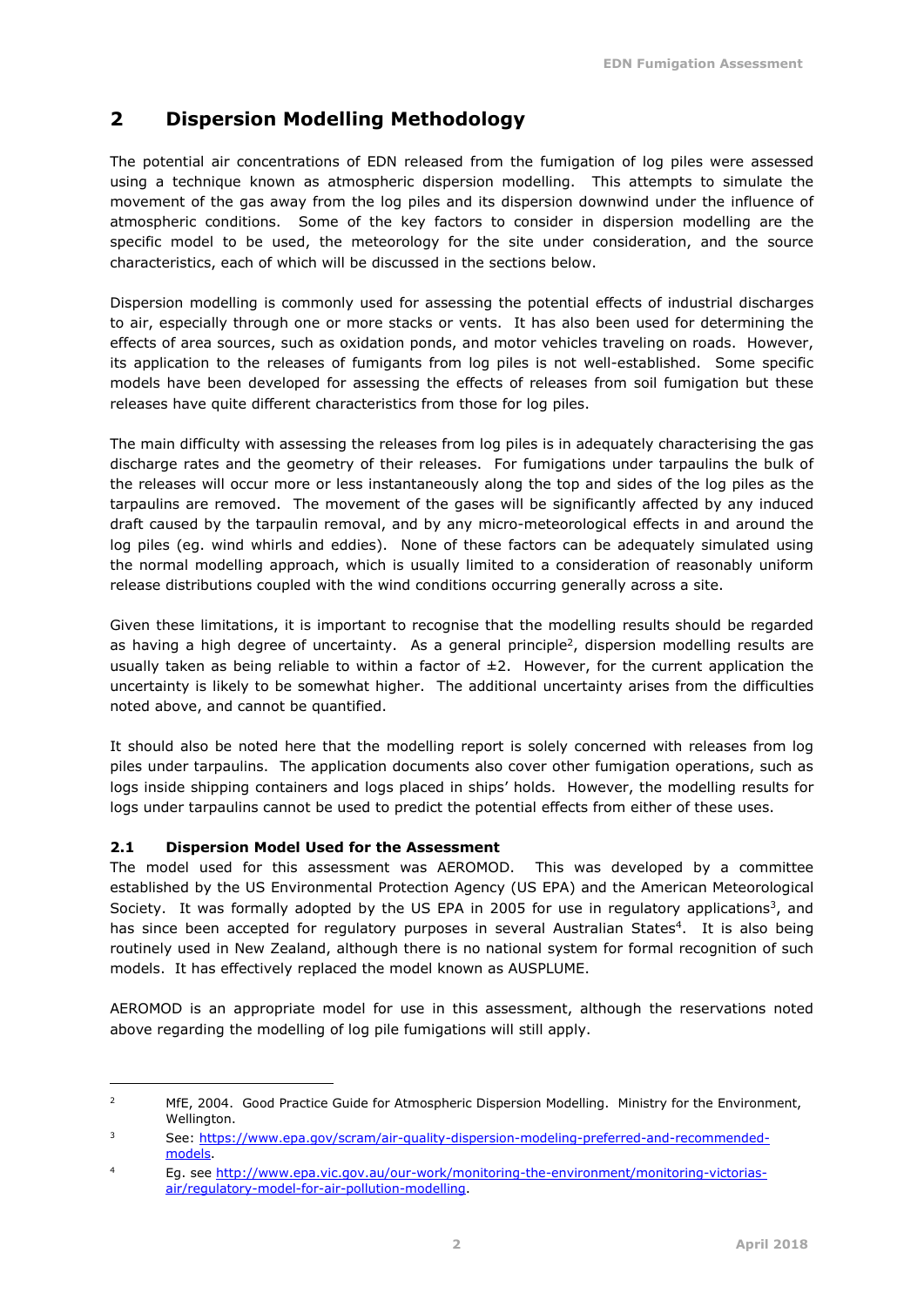#### <span id="page-7-0"></span>**2.2 Meteorology**

The assessment was nominally based on fumigations being done at the Port of Tauranga. As one of the larger log handling facilities in New Zealand this is an appropriate choice. The modelling results produced for Tauranga may be generally applicable to other large ports, such as Northport. However, they may not be directly relevant to more constrained locations, such as Picton, where the plume behaviour would be significantly affected by the surrounding local topography.

Meteorology is a key input to the dispersion model, and includes parameters such as wind speed and direction, atmospheric stability (turbulence) and mixing height. A meteorological database is normally assembled covering one or more years of recent data and, in this case, the applicant's consultants considered a 5-year period of 2012 to 2016.

To access this data the applicant's consultants initially tried using a UK web-based service but, perhaps not surprisingly, the available information was found to be inadequate. It appears to have been based on the hourly manual weather observations that are made during daylight hours only at most New Zealand airports. Ideally, they should have accessed the 24-hour continuous data generated by the automatic weather station operated by the NZ Met. Service at Tauranga airport.

As an alternative approach, the applicant's consultants purchased a data set from a US-based company, Lakes Environmental Software Met Data Services. It is not clear what local data, if any, was used to produce this data set. However, the wind rose shown in Figure 1 of the modelling report is generally similar to those reported previously by others<sup>[5,](#page-7-2)[6](#page-7-3)</sup>, which suggests that the data can be taken as reasonably representative of the local weather conditions.

#### <span id="page-7-1"></span>**2.3 EDN Emission Rates**

The fumigation of logs under tarpaulins typically involves fumigation over a period of about 16 to 24 hours, with the tarpaulins in place, followed by a ventilation phase, when the tarpaulins are removed. For the purposes of the modelling, it was assumed that the fumigation phase took 23 hours while the ventilation phase occurred over the final hour of a 24-hour cycle.

#### 2.3.1 Releases during Fumigation

The EDN releases during fumigation are due to gradual permeation of the gas through the tarpaulin. The rate of permeation will be determined by the thickness and composition of the tarpaulin material and the concentration differential across the tarpaulin (ie. inside vs outside).

The method used for determining the permeation rate is described in the report by Ajwa Analytical Laboratories, and involved tests on actual samples of the tarpaulin normally used by New Zealand operators. The tests were carried out using a standard ASTM method and involved three replicates at each of three treatment concentrations of around 50, 100 and 150  $g/m<sup>3</sup>$ . Typically, about 10% of the applied EDN was lost by permeation through the material over a 24 hour period.

## 2.3.2 Releases during Ventilation

The EDN releases during the ventilation stage were estimated using the data reported by Brierley *et al* (as listed in s1.1 above), from a laboratory-based study of EDN absorption into samples of pinus radiata logs. This involved treatments at EDN concentrations of 50 to 225 g/m<sup>3</sup> in a fumigation chamber for periods of up to 24 hours. For convenience, the discussion here will be focussed on the results for 150  $g/m<sup>3</sup>$ , which is the proposed maximum treatment rate.

The results for treatment at 150 g/m<sup>3</sup> showed residual average EDN concentration of 11.1  $\pm$  8.9  $g/m<sup>3</sup>$ , or 5216  $\pm$  4182 ppm. In other words, more than 90% of the EDN had been taken up by the

<span id="page-7-2"></span><sup>5</sup> Chappell, P R, 2013. The Weather and Climate of Bay of Plenty. NIWA Science and Technology Series, No 62. NIWA, Wellington.

<span id="page-7-3"></span><sup>6</sup> AECOM, 2015. Te Puke WWTP - Air Quality Assessment. AECOM Consulting Services Ltd, Auckland.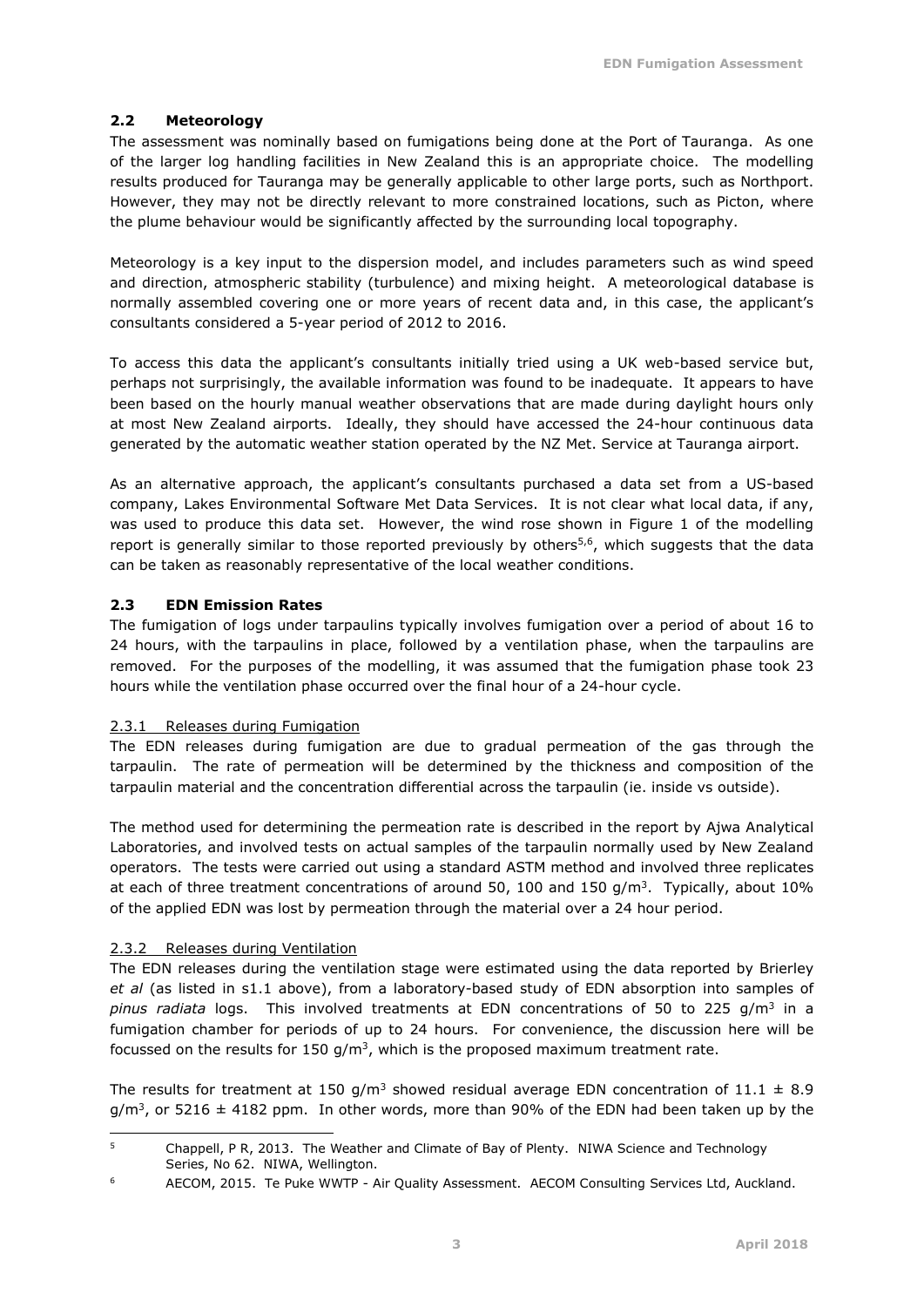logs and less than 10% was available for release during ventilation. This is a significantly higher level of removal compared to methyl bromide, where it is believed that about 35% of the initial fumigant is available for release.

The report by Brierley *et al* contains extensive discussion and analysis of the effects of loading rates on the level of EDN uptake. The term loading refers to the proportion of 'air space' in the chamber (or under the tarpaulin) that is taken up by the logs. The absorption studies involved an average loading of 37% and it is argued by the authors that the data should be modified to reflect a loading of 50%, which they claim is the rate typically achieved in port operations. However, no data or factual information has been provided to support the 50% figure and, given the bulk log handling procedures used at the ports it is hard to see how such a standardised rate could ever be achieved. This level of control would require careful selection and placement of individual logs on each pile, which just isn't done.

The modification proposed by Brierley *et al* is not insignificant; for the 150 g/m<sup>3</sup> treatment rate the residual EDN concentrations drop from  $11.1 \pm 8.9$  g/m<sup>3</sup> to  $1.4 \pm 1.0$  g/m<sup>3</sup>. This represents a 99% uptake of the applied EDN, rather than the  $\sim$ 90% figure noted above.

The applicant was asked to provide a technical explanation of the loading effect to support the use of the reduced figures, but none was forthcoming.

The emission rate used in the modelling for the ventilation stage was based, more or less, on the reduced figures reported by Brierley *et al[7](#page-8-1)* . However, for the current assessment it would be more appropriate to work with the original, much higher, figures. This is easily accounted for by multiplying the modelling results by a factor of 7.4 (11.1 divided by 1.5).

#### <span id="page-8-0"></span>**2.4 Other Source Characteristics**

The modelling report provides assessments for the fumigation of a single log pile, and fumigation of up to 30 piles at a time. The results for the latter are of most interest here because they represent a probable worst-case scenario for fumigations at New Zealand ports.

The individual log piles were assumed to be 60 metres long, 5 metres wide and 2.5 metres high, giving a total volume of 750 cubic metres  $(m<sup>3</sup>)$ . According to the applicant these dimensions represent typical port practices, based on the advice received from one operator. However, they do not represent the possible worst case.

A review of methyl bromide fumigation operations prepared by the author in 2009<sup>8</sup>[,](#page-8-2) reported log piles ranging in volume from about 160 to 1500  $m<sup>3</sup>$ . In addition, from personal observations at Tauranga and other ports it is quite common for the logs to be stacked much higher than 2.5 metres.

The height of the log piles should not have a significant effect on the downwind EDN concentrations beyond a distance of about 10 to 20 metres away from the piles. However, the volume of the log piles will. Quite simply, a log pile of 1500  $m<sup>3</sup>$  would require twice the amount of EDN as one of 750 m<sup>3</sup>, and would release double the amount of residual gas. For the purposes of producing a worstcase assessment, the modelling results should be adjusted upwards by a factor of 2 to account for this possible difference in pile volume.

<span id="page-8-1"></span><sup>&</sup>lt;sup>7</sup> The figure actually used was 1.5 g/m<sup>3</sup> but no reason for this minor change from 1.4 g/m<sup>3</sup> was given.

<span id="page-8-2"></span><sup>&</sup>lt;sup>8</sup> Graham, B, 2009. Review of Methyl Bromide Monitoring Reports. Report prepared for the EPA in support of the reassessment of methyl bromide, Graham Environmental Consulting Ltd, Auckland.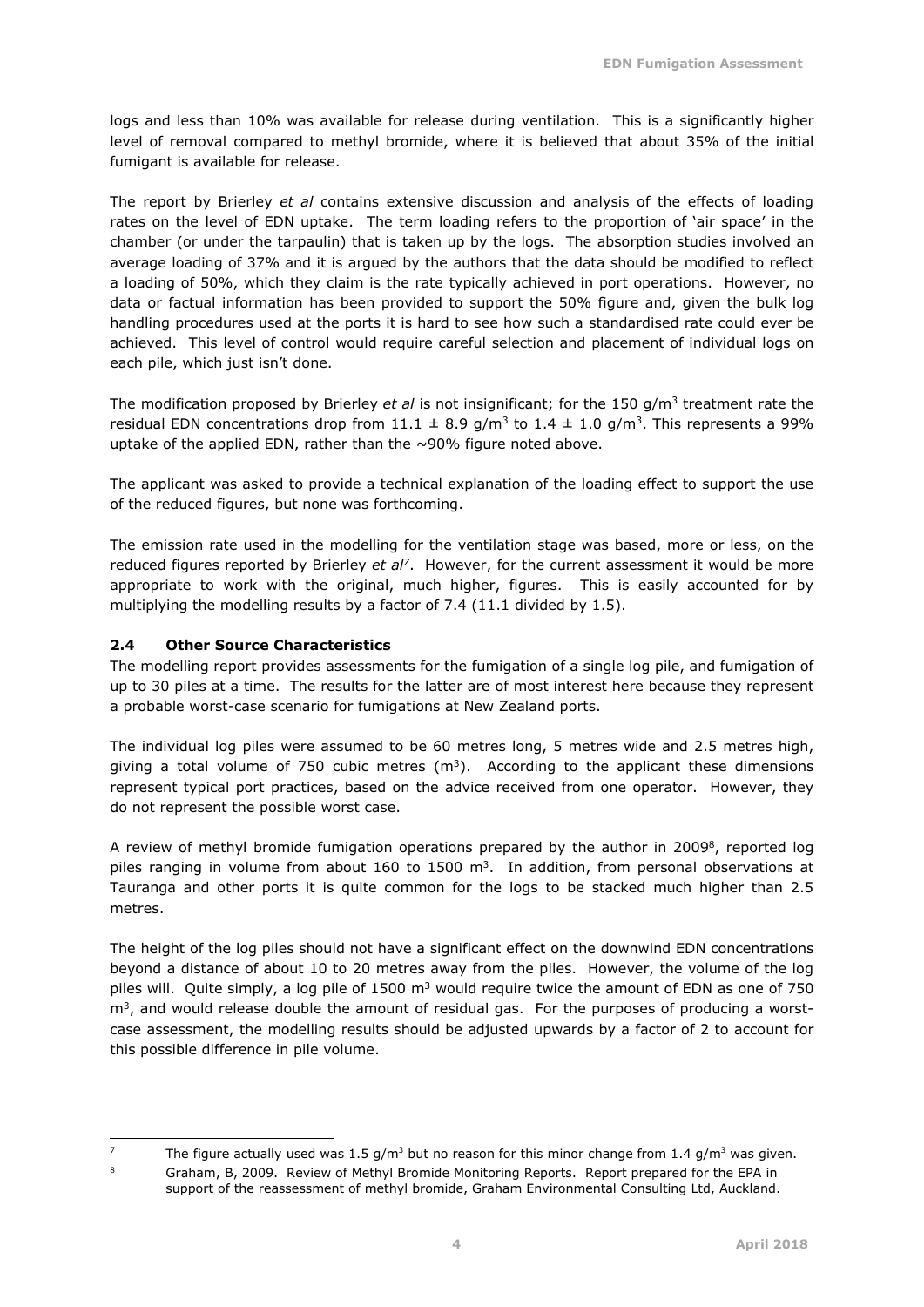# <span id="page-9-0"></span>**3. Dispersion Modelling Results**

This section provides a summary of the key dispersion modelling results, while the significance of these will be discussed in section 4.

# <span id="page-9-1"></span>**3.1 Overview**

The modelling was done for two scenarios, fumigation of a single log pile and fumigation of multiple log piles on the same day. The multiple pile scenario was based on three groups of 10 piles with a spacing of about 100 metres between each group. On 60% of the days modelled it was assumed that only one set of 10 piles would be fumigated, while on 30% of the days two groups were fumigated and all three groups were fumigated on the remaining 10% of days. Within each group two log piles were fumigated per hour, and the start times for each group were randomly selected within the period of 7 am to 7 pm. Data collected by the Bay of Plenty Regional Council<sup>[9](#page-9-3)</sup> shows that the number of log piles treated on any day is highly variable, but 30 log piles per day is a reasonable estimate of the probable maximum.

The fumigation days for both scenarios were selected using a Monte Carlo technique. This involved repeated random sampling, in this case using 40 cycles through the 5-year meteorological data set. This generates a set of 40 results for each scenario. The results given in the modelling report are for the 95<sup>th</sup> and 90<sup>th</sup> percentiles, which represent the 3<sup>rd</sup> and 5<sup>th</sup> highest values for the dataset of 40 results. The use of these percentiles is quite common in dispersion modelling because it is argued that the absolute maximum values represent weather conditions that may only occur on relatively rare occasions.

The modelling results are presented in the report as contour plots which show the concentration distributions around the log piles. It should be noted that these contour plots represent the combined effects of multiple fumigations throughout the year. On any one occasion the concentration plume would only travel in a single downwind direction away from the log piles. The contours are produced by combining the results for all days.

The modelling was carried out for EDN treatment rates of 50, 100 and 150  $g/m<sup>3</sup>$ , but only the latter values will be considered here because that is the maximum rate applied for by the applicant. Similarly, only the 95<sup>th</sup> percentile results will be considered, in order to give a more conservative assessment.

## <span id="page-9-2"></span>**3.2 Results for a Single Log Pile**

The results for single log pile fumigations are summarised in Table 3.1 below. All of the concentration values are given in units of parts per million, ppm.

The figures given in the first and third data rows of the table are the 'as reported' values given in the modelling report, while the figures given in the second and fourth data rows have been adjusted for the two factors discussed in sections 2.3 and 2.4 (ie. load factor and log pile size).

The values given in the table were taken from Figures A3.1 and A6.1 of the modelling report. As can be seen from those figures the highest concentrations occur to the side of the log piles (ie. nominally to the north or north-east of the pile, as it is laid out in the figures). It should be noted that the concentration values for each distance away from the log pile were determined by visual estimation from the figures, so may not be very precise.

The fall-off in concentration with increasing distance away from the log pile is relevant to the consideration of control measures, such as buffer distances, which will be discussed in the next section.

<span id="page-9-3"></span>9

Iremonger, S., Bay of Plenty Regional Council, pers comm, 2016.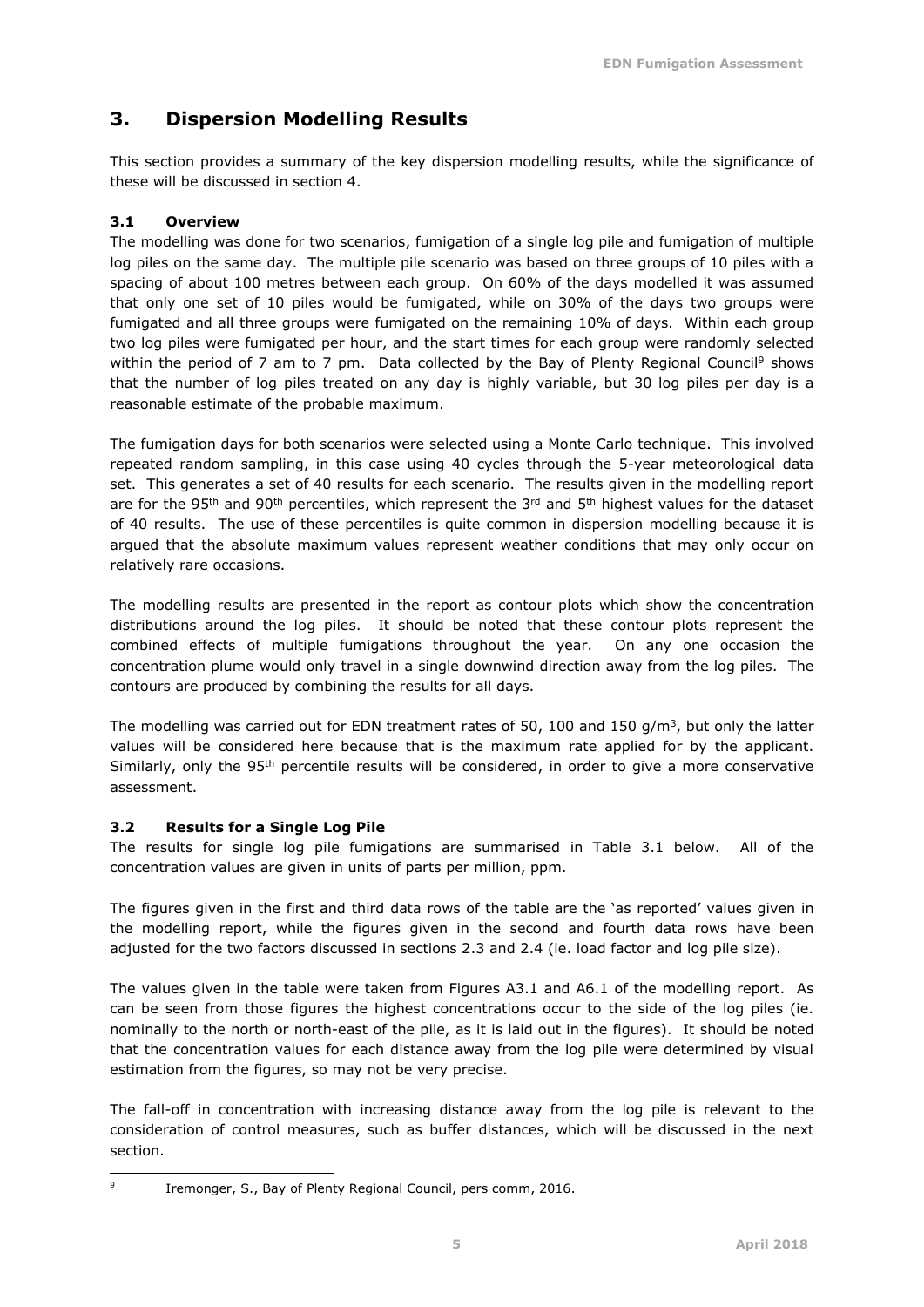|                                     | EDN Concentrations at Varying Distance away from the Log Pile |                 |                 |       |                 |       |
|-------------------------------------|---------------------------------------------------------------|-----------------|-----------------|-------|-----------------|-------|
|                                     | 10 <sub>m</sub>                                               | 20 <sub>m</sub> | 30 <sub>m</sub> | 40m   | 50 <sub>m</sub> | 60m   |
| 1-hour average, as<br>reported      | 0.004                                                         | 0.0035          | 0.0025          | 0.002 | 0.0015          | 0.001 |
| 1-hour average after<br>adjustment  | 0.059                                                         | 0.052           | 0.037           | 0.030 | 0.022           | 0.015 |
| 24-hour average as<br>reported      | 0.010                                                         | 0.007           | 0.005           | 0.003 | 0.002           | 0.001 |
| 24-hour average after<br>adjustment | 0.148                                                         | 0.104           | 0.074           | 0.044 | 0.030           | 0.015 |

## **Table 3.1: EDN Concentration Results (in ppm) for a Single Log Pile.**

One surprising feature of the modelling data is that the 24-hour results are higher than the onehour values. If the modelling had been solely concerned with the ventilation phase of the process it would have shown a single EDN peak spread over say, one to two hours, followed by very low (effectively zero) concentrations for the remainder of the 24-hour period. From simple mathematical considerations, the maximum 1-hour value for that situation would be at least an order of magnitude higher than the corresponding 24-hour average result. The fact that this is not seen here suggests that the 24-hour results have been strongly influenced by the preceding fumigation phase, where the releases are solely due to permeation through the tarpaulin. This is surprising, since the total releases during this phase are only about 20% of the ventilation releases in the final hour (see Figure 4 of the modelling report).

## <span id="page-10-0"></span>**3.3 Results for Multiple Log Piles**

The results for multiple log pile fumigations are summarised in Table 3.2 below, with the data having been taken from Figures A-9.1 and A-12.1 of the modelling report. The information presented in the table is much the same as described above for Table 3.1, apart from the use of an expanded distance scale. In addition, the concentration estimates were made in an easterly direction away from the log piles to avoid the apparent plume merging shown in between the groups of log piles. This merging is an anomaly of the contour smoothing rather than an actual effect, because the plumes from adjacent piles will not flow towards each other under normal wind conditions (eg. under a south-westerly wind they will both flow to the north-east).

|                                     | EDN Concentrations at Varying Distance away from the Log Pile |       |       |       |       |       |
|-------------------------------------|---------------------------------------------------------------|-------|-------|-------|-------|-------|
|                                     | 20 <sub>m</sub>                                               | 40m   | 60m   | 80m   | 100m  | 120m  |
| 1-hour average, as<br>reported      | 0.020                                                         | 0.015 | 0.012 | 0.010 | 0.007 | 0.007 |
| 1-hour average after<br>adjustment  | 0.296                                                         | 0.222 | 0.178 | 0.148 | 0.104 | 0.104 |
| 24-hour average as<br>reported      | 0.029                                                         | 0.019 | 0.014 | 0.012 | 0.010 | 0.009 |
| 24-hour average after<br>adjustment | 0.429                                                         | 0.281 | 0.207 | 0.178 | 0.148 | 0.133 |

**Table 3.2: EDN Concentration Results (in ppm) for Multiple Log Piles.**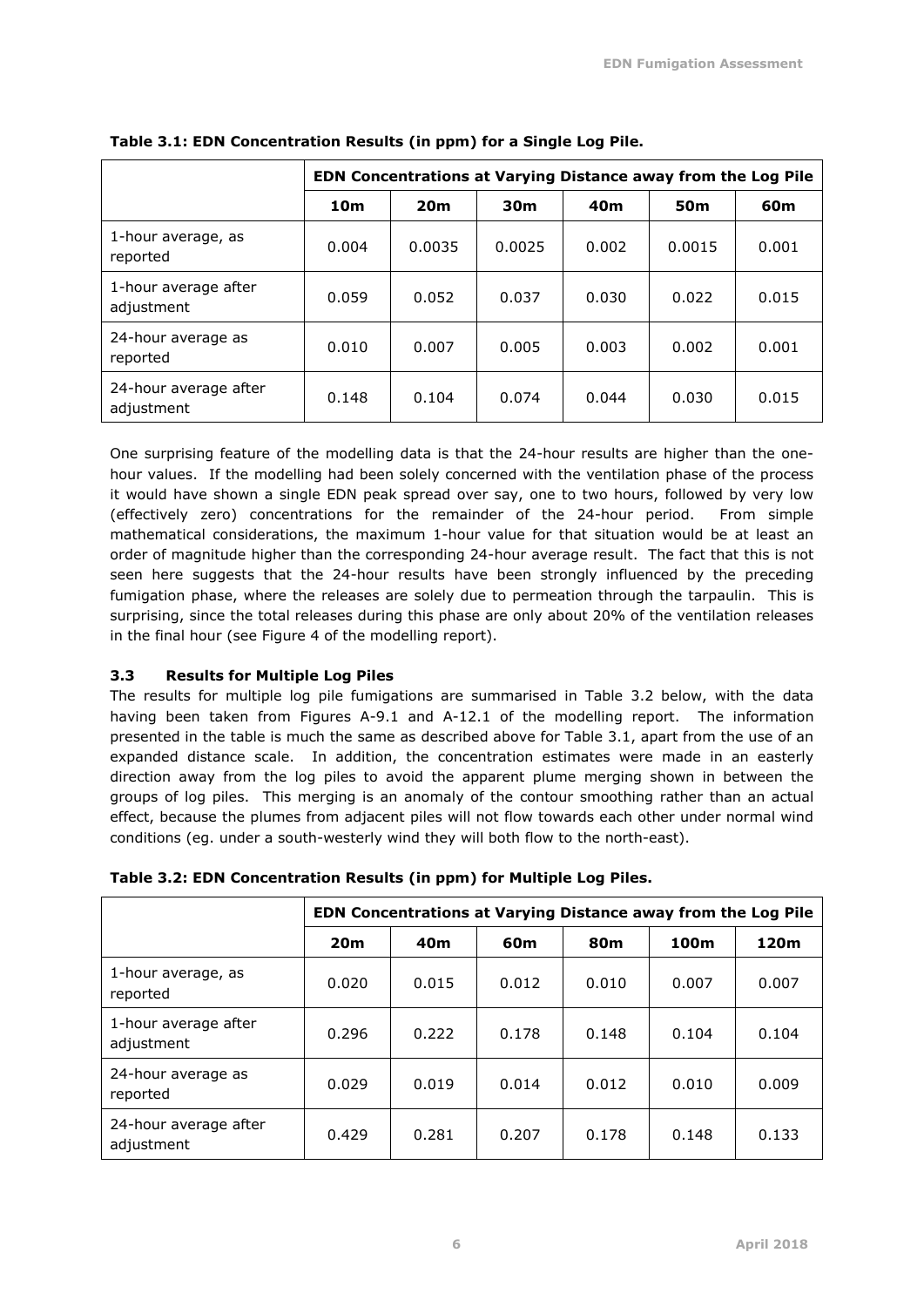# <span id="page-11-0"></span>**4. Discussion**

This section provides a discussion of the modelling results in terms of the potential risks associated with EDN fumigations and possible control options, including monitoring.

## <span id="page-11-1"></span>**4.1 Limitations in the Scope of the Assessment**

As noted previously, the modelling assessment was nominally based on fumigations being done at the Port of Tauranga. The modelling results may be generally applicable to other large ports, such as Northport. However, they may not be directly relevant to more constrained locations, such as Picton.

Also, as noted previously, the modelling report is solely concerned with releases from log piles under tarpaulins. The application documents also cover other fumigation operations, such as logs inside shipping containers and logs placed in ships' holds. However, the results for logs under tarpaulins cannot be used to predict the potential effects from either of these uses.

## <span id="page-11-2"></span>**4.2 Potential Risks from Log/Tarp Fumigations**

The potential risks from log pile fumigations can be assessed by comparing the modelling results with the various exposure criteria noted in section 1.2. This will be considered below for occupational and non-occupational situations.

## 4.2.1 Workplace Exposures

All of the 1-hour and 24-hour results shown in Tables 3.1 and 3.2 are well below the proposed workplace exposure standard (WES) of 2 ppm, even after adjustment for log pile size and loading factors. (For the purposes of this comparison it can be assumed that the 8-hour average results would be intermediate between the 1-hour and 24-hour values). This suggests that workers could safely operate at distances of 10 metres or more away from the log piles without needing respirators and other personal protection equipment (PPE).

The modelling results are not really suitable for making decisions about workers operating closer than 10 metres to the log piles, because of the uncertainties in characterising the likely air movements, as discussed at the start of section 2 of this report. However, in very simple terms, anyone standing close to the log piles when the tarpaulins are removed has the potential to be exposed to instantaneous EDN concentrations of between, say, 700 to 5,200 ppm. Clearly, under that situation the use of appropriate PPE would be essential.

## 4.2.2 Non-Occupational Exposures

The situation for non-occupational bystanders can be assessed by comparing the results against the various exposure criteria given in the Science Memo prepared by the EPA for this application. Two limits will be considered here; the acute exposure guideline level (AEGL) of 2 ppm (1-hour average), and the proposed Tolerable Exposure Limit (TEL) of 0.034 ppm as a 24-hour average.

All of the 1-hour average results given in Tables 3.1 and 3.2 are well below the AEGL, so compliance with this limit should not be a concern. However, this is not the case for the 24-hour results. Here the as-reported results are all below the 0.034 level, but the adjusted results are all well above it. None of the latter would be acceptable unless appropriate control measures are put in place, as will be discussed below.

## <span id="page-11-3"></span>**4.3 Options for Minimising or Managing the Risks**

As noted above, all of the as-reported 24-hour average modelling results are below the TEL of 0.034 ppm. However, these results were adjusted upwards to account for the possibility that residual EDN concentrations under the tarpaulins could be much higher than assumed in the modelling, and that the log piles could be double the assumed size of 750  $m^3$ . Therefore, one